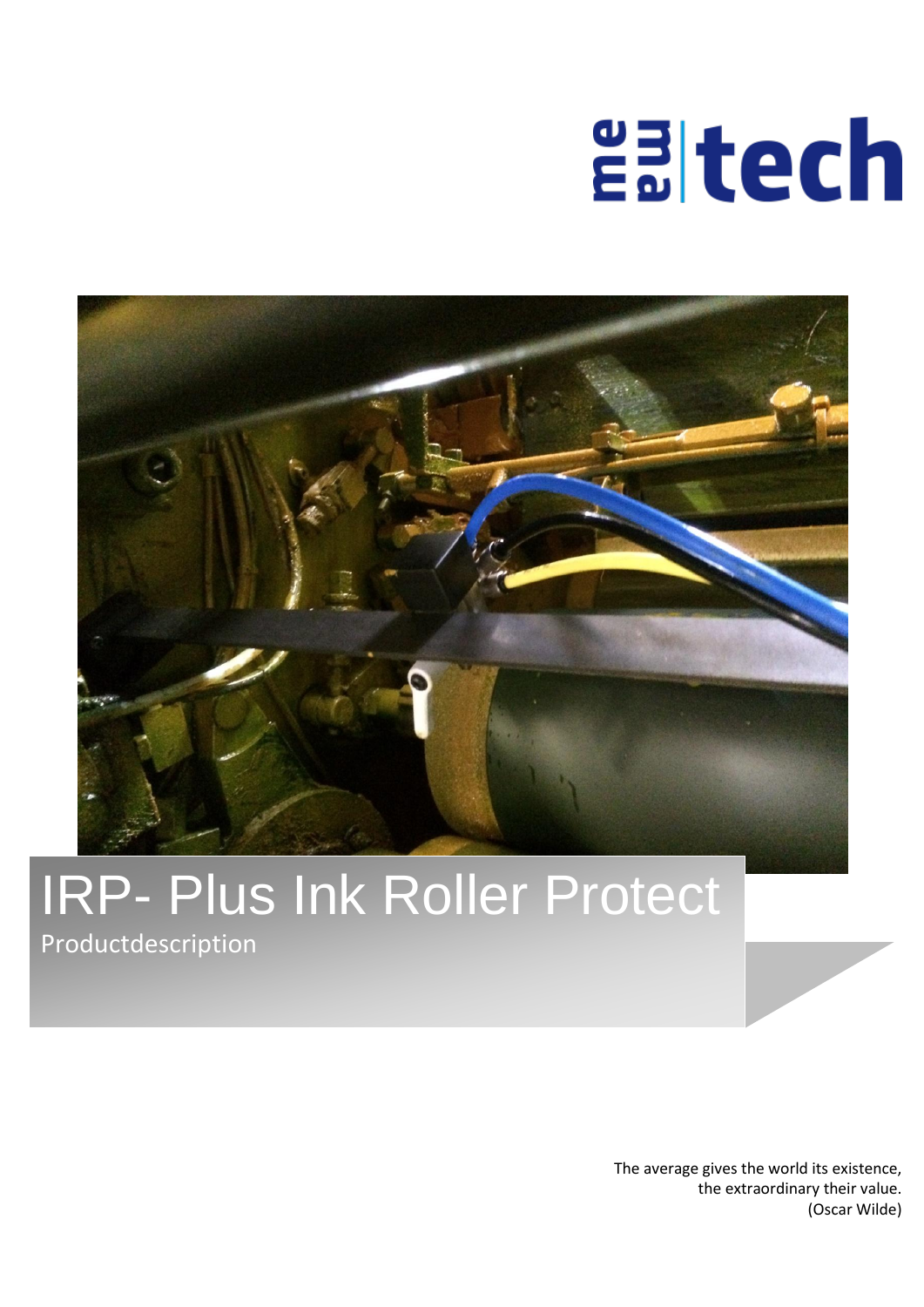

### **IRP- Plus**

#### **Easy printing of part-width paper (narrow) webs**

In the case of production of part-width webs, it is inevitable that there will be roll or even printing plates, blanket or sleeve damage if these are produced with the same productivity as full-width productions. This damage is caused by "dead ink", overheating and excessive friction in the unprinted area. It can also lead to calcification on the rollers in the area mentioned.

Here, the printers have to accept damage to the rollers, which entail to additional and considerable costs for maintenance, material procurement and downtime.

In order to protect against these additional costs, the machine speeds are significantly reduced in corresponding narrow productions to extend life of the rollers, etc. This inevitably leads to productivity losses and thus to significant yield reductions. Printers are faced with the choice of either increasing operating costs or reducing yields. In both cases, depending on the proportion of part-width productions, the total production and page size of the machine can be assumed to be in the six-figure range per single plant and year.

Previously available systems on the market, which prevent or delay the roll damage have deficits in the following areas:

- a) Efficacy
- b) Operational safety and reliability
- c) degree of automation
- d) Avoiding human errors
- e) Avoidance of unnecessary color consumption
- f) Emergence of chargeable hazardous waste
- g) Use of expensive Ewida- scraper systems
- h) No prevention of lime deposits in the non-printing area
- i) Extended set-up times
- j) High maintenance costs
- k) High puchase costs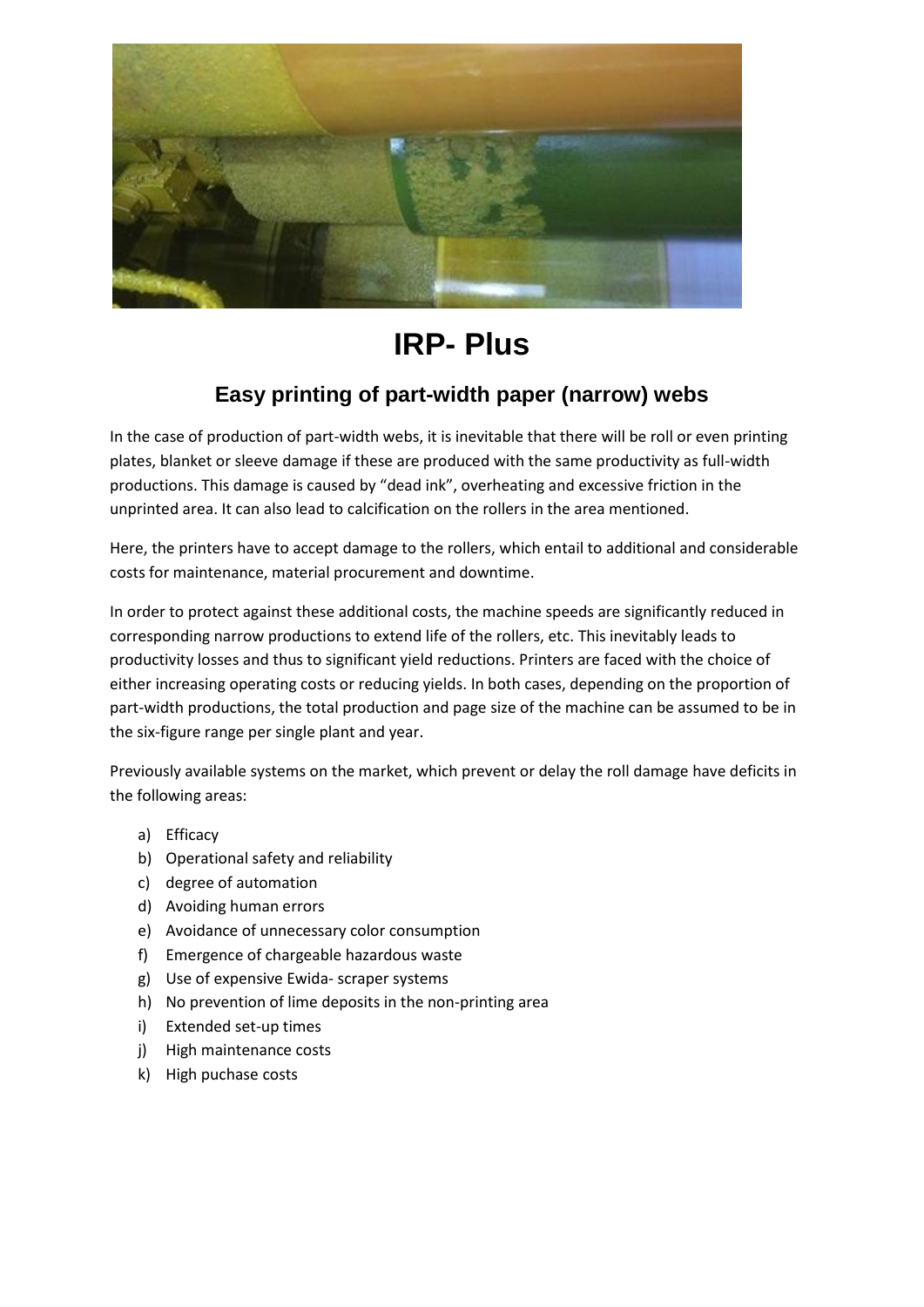

# **IRP- Plus**

#### **Protects your roller covers, blankets and printing plates**

Increase your productivity, stability, quality and on-time delivery with a significant reduction of failure, maintenance and production costs.

IRP is a fully automatic system for the lubrication and cooling of ink rollers in the roller mill in the production of part-width webs in offset printing units. Maximum speeds without roll failures are possible thanks to the IRP. Lime and similar deposits in the exterior of the roll covers are avoided.

Blistering and bursting in the unprinted area of delicate sleeves or blankets are avoided.

All rubber components remain velvety, supple and free from deposits.

Scraper- systems (Ewida scraper) are not necessary with IRP-Plus, as the quantity and properties of the specifically developed RP42102 varnish oil make them completely superfluous. These scrapers and associated tubs can either be expanded or not even be purchased. Adjustment and maintenance are eliminated.

**IRP is the necessary component for production of part-width paper webs (narrowweb) in 16- to 96-page machines.**

**More than 100 printing units from manroland, GOSS or KBA were equipped with IRP.**